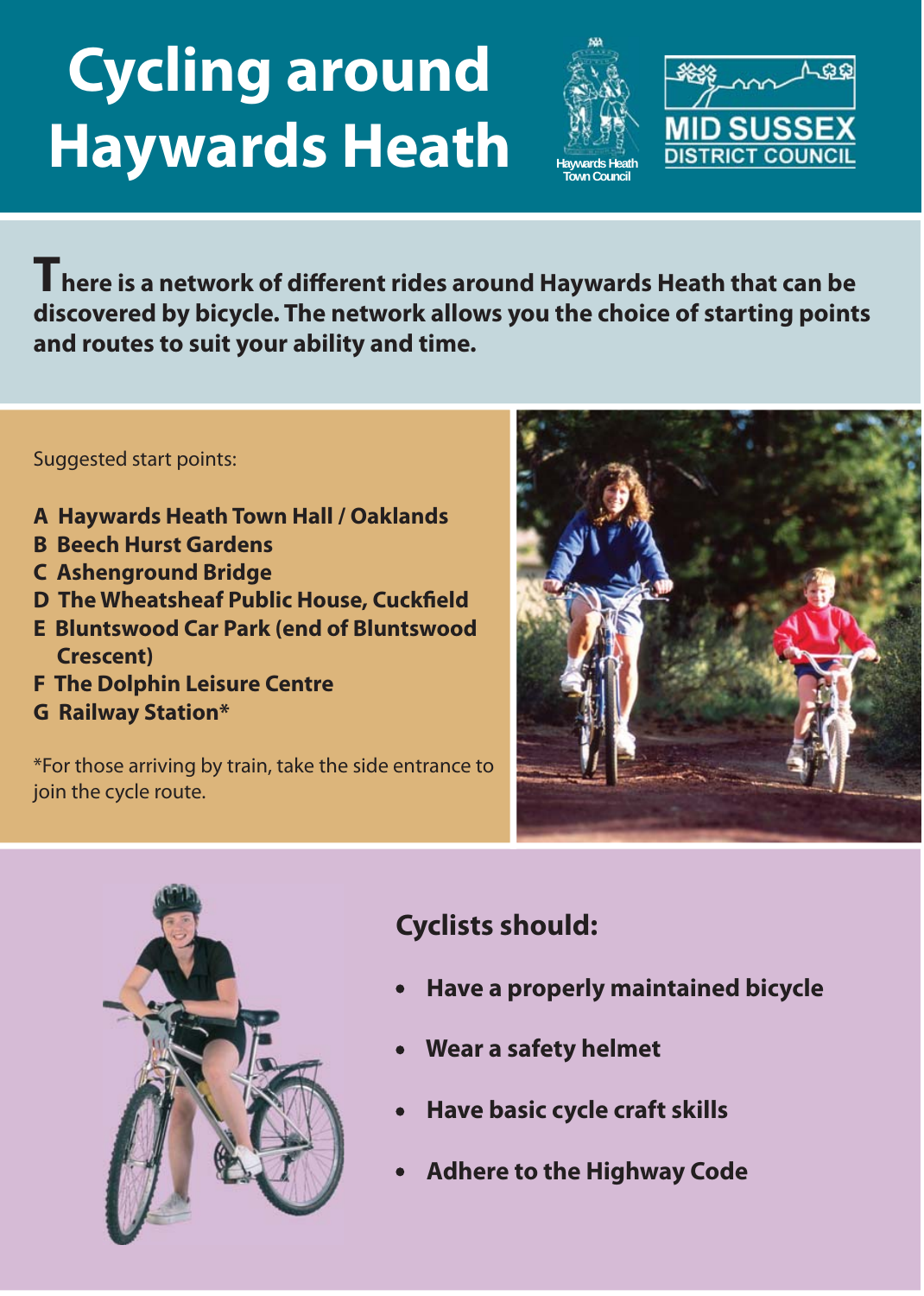#### **ROUTE 1 - TO BOLNORE**

 path at the end. Access to Bolnore Road may Leave Oaklands (A) either via Paddockhall Road or Boltro Road/Muster Green to The Serigison Arms Pub on the roundabout junction of the A272. You may have to dismount your bike to access Bolnore Road on the opposite side (next to the Police station). Bolnore Road is a quiet no-through local road that leads to a new cycle also be gained from Beech Hurst Gardens (B).

. From here you can connect to route Nos 2, 3 and 4.





#### **ROUTE 2 - ANCIENT BRIDLEWAYS**

Leave from Beech Hurst Gardens and follow the ancient bridleway adjacent to Bolnore Village to Ashenground Bridge (C) entering an ancient woodland glade.. Side trips can be made into Bolnore Village on the cycleways incorporated into the development. Once the eastern phase is built, a short ride will be possible back to The Sergison Arms roundabout or back via Sunnywood Drive. If Victoria Park is used, please comply with signed cycling regulations. This returns you to the town and start points, but traffic may influence whether to cycle or ride in all places here.

#### **ROUTE 3 - BOLNORE VILLAGE**

Discover Bolnore Village using combination of cycle paths and quiet village roads. Keep within the village and exit on the top roundabout onto the dedicated cycle path into Chownes Mead Lane (B2184). (Link to route 4). Either return on the signed cycle path to Bolnore Road, Beech Hurst Gardens and the Sergison Arms roundabout or via Isaacs Lane (closed to traffic) and easterly along the A272 to the Sergison Arms roundabout.

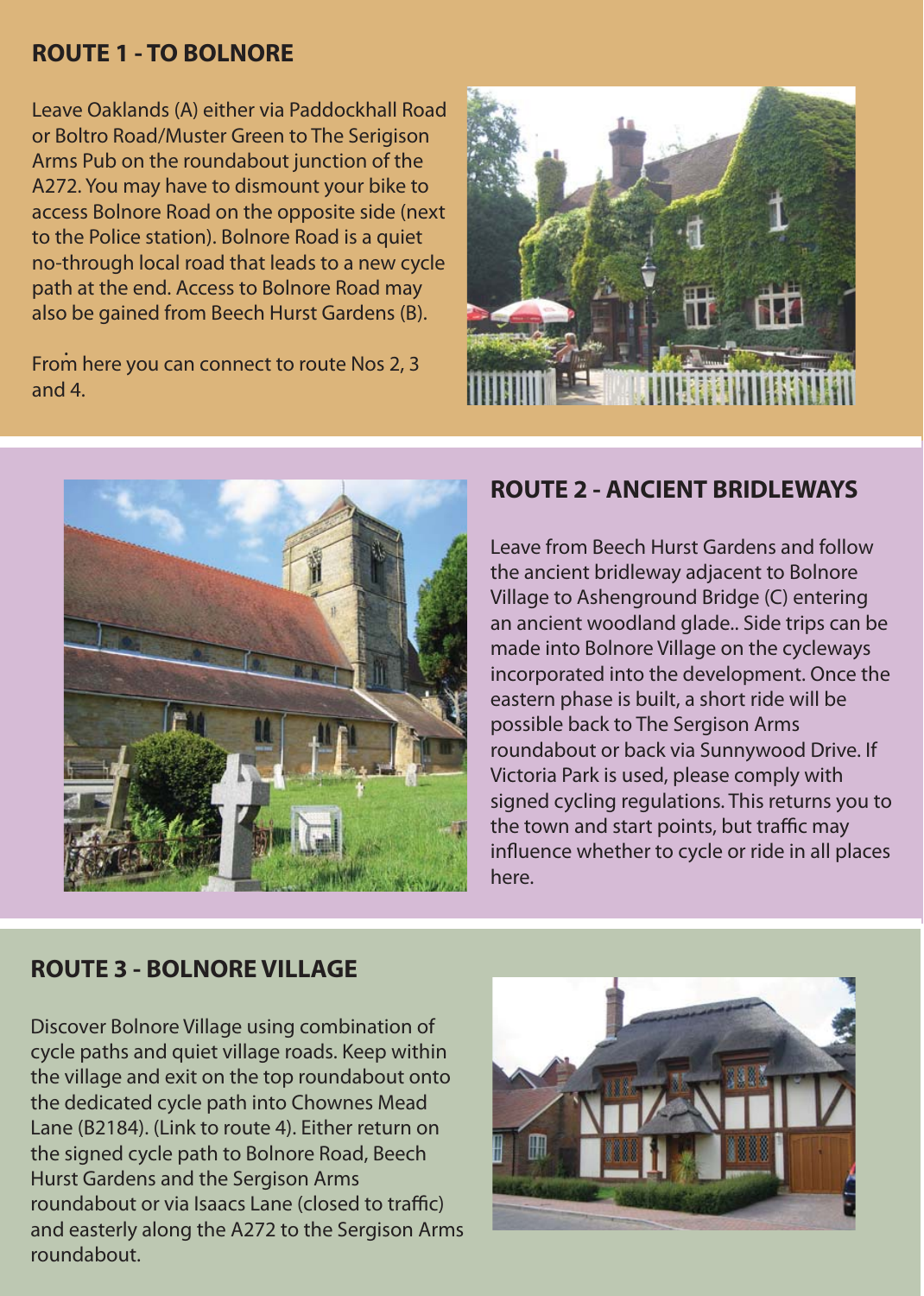### **ROUTE 4 - TO CUCKFIELD (links from routes 2 and 3)**

Take the dedicated cycle path into Chownes Mead Lane (B2184) along the cycle path next to the A272 (see route 3). At the roundabout, where there are dedicated cycle traffic lights, continue along the local road into Cuckfield and The Wheatsheaf Pub (D). Take care when crossing the road here.

From here you can connect to route No. 5.

#### **ROUTE 5 - BLUNTSWOOD**

A metalled bridleway most of the way through a pleasant nature reserve. The path turns into a private unmade road at the Cuckfield end (D) and arrives at Blunts Wood Car Park (E). Continue left into Bluntswood Road to return to the railway station.

From here you can connect to route No. 6 or return to Oaklands via route No. 7.





#### **ROUTE 6 - HARLANDS (circular route)**

Start at either the Leisure Centre (F) or the railway station (G). Take Harlands Road into Penland Road then follow Balcombe Road into Sainsbury's where there is a dedicated cycle path that leads to the railway station (G).

This route may be of interest to cyclists wishing to reach the Borde Hill Estate, which is featured as part of the Mid-Sussex section of the national Byways Route. This offers inviting cycle rides throughout Mid Sussex via Balcombe and Ardingly using OS maps. Balcombe Tea Rooms make an ideal stop.

#### **ROUTE 7 - STATION LINK**

Takes you from the Railway Station via the side entrance (in preference) into Market Square, up Boltro Road to Oaklands Campus (A) situated behind the library.